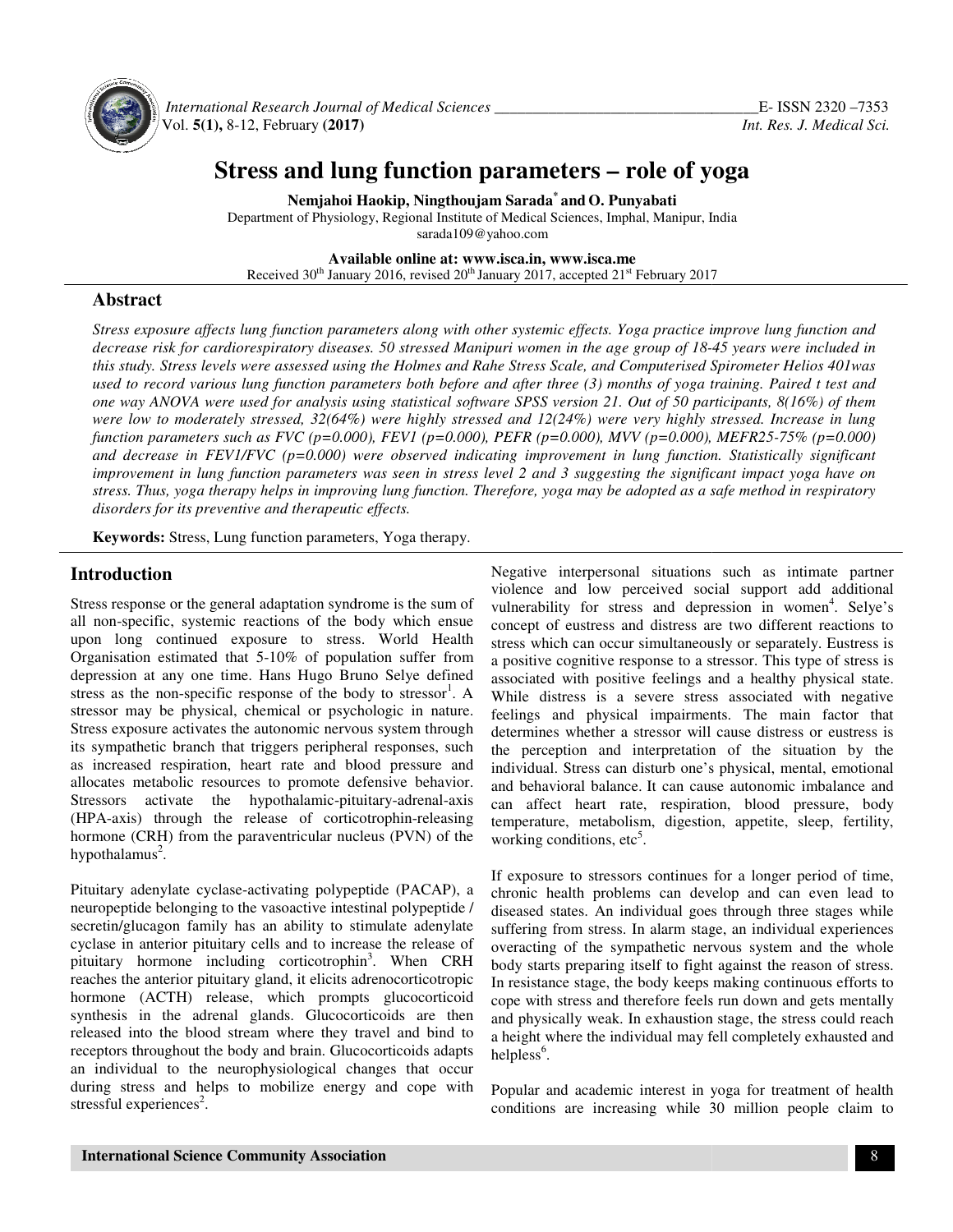practice yoga for health benefit worldwide. The practice of yoga originated in India around 5000 BC. It combines specific postures (asanas), breathing techniques (pranayamas), meditative techniques (dhyanas), chants (mantras) and wisdom teachings (sutras). Yoga therapy is the process of empowering individuals to progress toward improved health and well being<sup>7</sup>. Yoga has been adopted as a safe and effective way to promote physical activity, improving strength, balance and flexibility as well as potential benefit for people with stress<sup>8</sup> and depression<sup>9</sup>, high blood pressure, heart disease, aches and pains. Psychological symptoms and disorders (anxiety, depression), autoimmune conditions, pregnancy, weight loss can all be positively affected by yoga. Yoga has positive impact on hormone regulation by lowering cortisol levels. Yoga has influence on the sympathetic and parasympathetic activity in the autonomic nervous system. Evidence suggests the respiratory effects of pranayama, visualization and calming techniques in dhyana as well as physical movement in asanas reduce sympathetic activation, increase levels of gamma-aminobutyric acid, regulate the HPA-axis to improve outcomes in stress, mood disorders, well-being and provides anxiolytic effect<sup>7</sup>. Yoga affects the nervous system, making the parasympathetic nervous system more dominant and stabilizing the autonomic nervous system to enhance resistance to the effect of stress. Research shows individuals who practice yoga indeed become more resilient to stress and have a decrease risk for cardiorespiratory diseases<sup>10</sup>.

In recent decades, major efforts have been made by yoga experts in bringing yoga knowledge to a wider public. Scientists from various fields conduct research that shows positive effects yoga knowledge and techniques can have on physical, mental and emotional health of a human, and also how its implementation may contribute to the development of humans and their potential, and thus development of the society as a whole $^{11}$ .

The present study was undertaken to assess the lung functions response to yoga in a group of stressed Manipuri women and to acknowledge yoga as a safe and effective aspect of preventive and therapeutic care.

## **Materials and methods**

The present study was a prospective study, conducted in the Department of Physiology, Regional Institute of Medical

Sciences (RIMS), Imphal in collaboration with Yoga Training and Research Centre (YTRC), Imphal, after getting approval from the Institutional Ethics Committee. The study was done from January 2014 to July 2015. Fifty stressed Manipuri women in the age range of 18-45 years were included in the study. A proforma of all the subjects were maintained wherein a brief clinical information, family, menstrual, personal and dietary history were taken. Proper general and systemic examination was done and an informed written consent was obtained from the participants after explaining the purpose of the study. A questionnaire using The Holmes and Rahe Stress Scale<sup>12</sup> was described or given to each of the participants. The stress scale is a questionnaire consisting of 43 questions enquiring of the events that have happened to them in the past one year. Participants who scored <150 were adjudged as having low to moderate stress (stress level 1), 150-299 as moderate to high stress (stress level 2), and >300 as having very high stress (stress level 3). Levels of stress were then assessed for each of them. The study parameters were recorded at the start of yoga training and after 3 months of yoga training. The yogic practices were given by an expert for a period of 3 months, 1 hour in the morning each day for 6 days per week (Table-1). Those with past yoga training, male gender, age below 18 and above 45 years were excluded from the study.

The lung functions were recorded by means of a computerised spirometer (Helios 401 of the Recorders and Medicare System, Chandigarh) in the laboratory of Department of Physiology, RIMS. The procedure was explained to the subjects followed by a demonstration. Three (3) consecutive tests were taken with a rest of 10-15 minutes between two (2) spirometric sessions. The best results among the three (3) were recorded in the proforma. Parameters recorded were: (Forced Vital Capacity (FVC), Forced Expiratory Volume in 1 sec  $(FEV_1)$ ,  $FEV_1/FVC\%$ , Peak Expiratory Flow Rate (PEFR), Maximum Voluntary Ventilation (MVV), Mean expiratory flow rate at 25-75% of expiration  $(MEFR_{25-75\%}).$ 

**Statistical analysis:** Statistical analysis was done using statistical software SPSS version 21. Paired t test and one way ANOVA test were used to analyze the quantitative data and to determine the p-value. A p-value of  $< 0.05$  was used to indicate statistical significance in all the analyses and interpretations were made accordingly.

|                                                                                                                                                          | <b>On Wednesday:</b>                                                                                                              |  |  |                                         |
|----------------------------------------------------------------------------------------------------------------------------------------------------------|-----------------------------------------------------------------------------------------------------------------------------------|--|--|-----------------------------------------|
| On Monday, Tuesday, Thursday and Friday:                                                                                                                 | Loosening exercise $-7$ minutes                                                                                                   |  |  |                                         |
| Breathing practices $-5$ minutes<br>Instant relaxation technique $-1$ minute                                                                             | Surya Namaskar $-3$ minutes                                                                                                       |  |  |                                         |
|                                                                                                                                                          | Pranayama $-50$ minutes                                                                                                           |  |  |                                         |
| Loosening exercise $-10$ minutes                                                                                                                         | <b>On Saturday:</b><br>Loosening exercise $-30$ minutes<br>Quick relaxation technique $-5$ minutes<br>Surya Namaskar $-5$ minutes |  |  |                                         |
| Quick relaxation technique $-5$ minutes<br>Surya Namaskar $-3$ minutes<br>$\text{Asanas} - 30 \text{ minutes}$<br>Deep relaxation technique $-7$ minutes |                                                                                                                                   |  |  |                                         |
|                                                                                                                                                          |                                                                                                                                   |  |  | Deep relaxation technique $-15$ minutes |

#### **Table-1:** Yogic practices given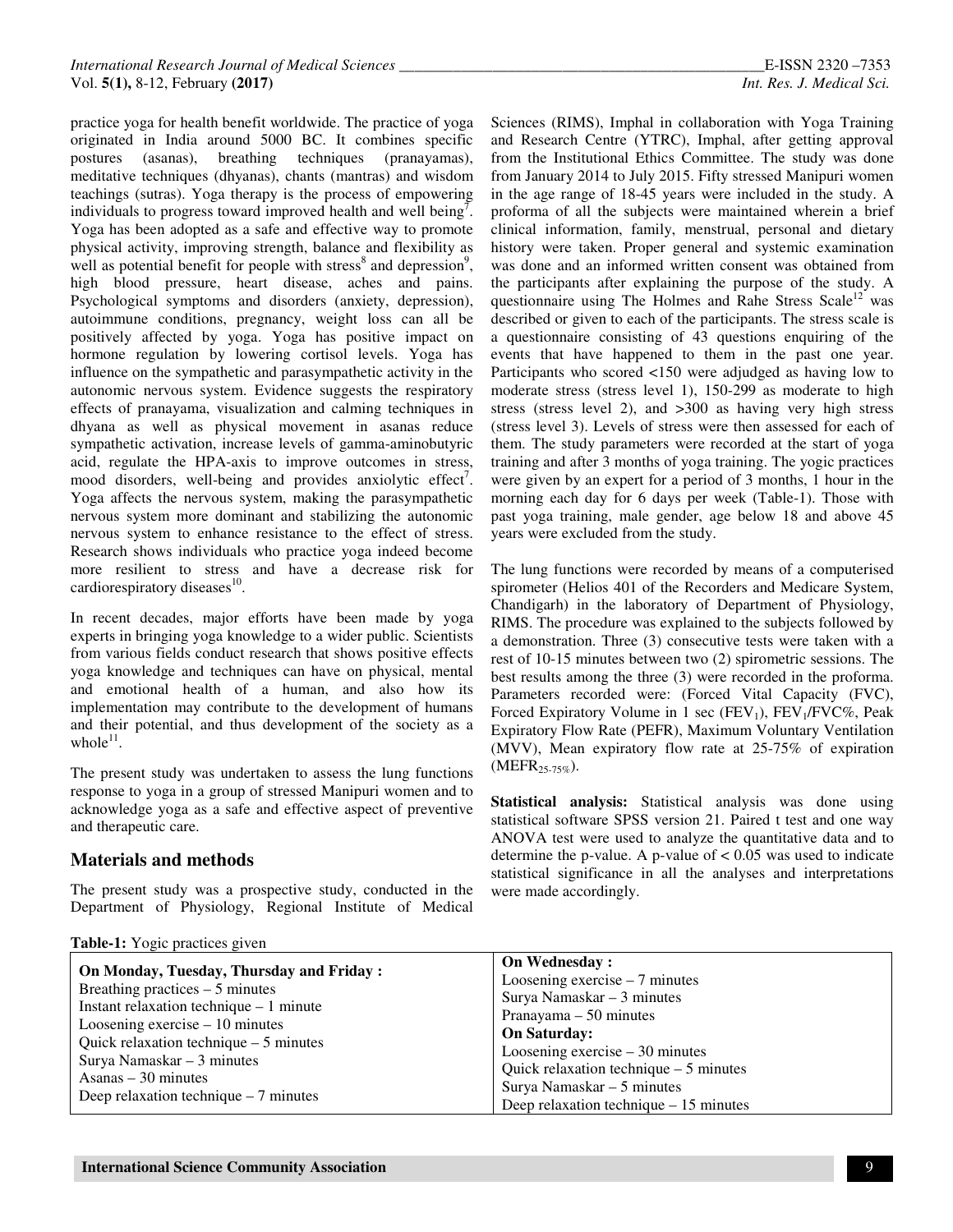## **Results and discussion**

Of the 50 women (mean age =  $35.42\pm6.49$  years),  $8(16\%)$  had stress level 1, 30(60%) had stress level 2 and 12(24%) had stress level 3 respectively (Figure-1).

Table-2 shows lung functions before and after yoga training. It depicts statistically significant improvement in lung function after yoga training.

Table-3 shows stress-related lung function changes before and after yoga training. It depicts statistically significant improvement in lung function but better result is shown by stress level 2 followed by stress level 3.

**sults and discussion**<br>
the 50 women (mean age = 35.42±6.49 years), 8(16%) had stress dManipuri women in the age range of 18-45 years. The<br>
stevel 1, 30(60%) had stress level 2 and 12(24%) had stress beginner women in the **Discussion:** The present study was conducted in fifty (50) stressed Manipuri women in the age range of 18-45 years. The lung function tests were carried out in the Department of Physiology, RIMS, Imphal, before the start of yoga training and after three (3) months of yoga training. Lung function tests, FVC, FEV<sub>1</sub>, PEFR, MVV and MEFR<sub>25-75%</sub> show significant increase while  $FEV<sub>1</sub>/FVC$  show significant decrease after yoga training which indicates improvement in lung function and is in consistent with the findings of Swami G et al Sivakimar G et al<sup>15</sup>, Sathyaprabha TN et al Malhotra V et al<sup>18</sup>, Tomic T et al<sup>19</sup>  $YC$  et al<sup>21</sup>. E-ISSN 2320 –7353<br>
Int. Res. J. Medical Sci.<br>
Discussion: The present study was conducted in fifty (50)<br>
stressed Manipuri women in the age range of 18-45 years. The<br>
2 and 12(24%) had stress Physiology, RIMS, Imphal, bef lung function tests were carried out in the Department of Physiology, RIMS, Imphal, before the start of yoga training and after three (3) months of yoga training. Lung function tests, FVC, FEV<sub>1</sub>, PEFR, MVV and MEFR<sub>25-75</sub> ndicates improvement in lung function and is in<br>the findings of Swami G et al<sup>13</sup>, Singh S et al<sup>14</sup><br>al<sup>15</sup>, Sathyaprabha TN et al<sup>16</sup>, Sodhi C et al<sup>17</sup>, Chinagudi S et al $^{20}$  and Rao



**Figure Figure-1:** Stress level scoring in participants.

|  |  | Table-2: Lung functions before and after yoga training. |  |  |  |  |  |  |
|--|--|---------------------------------------------------------|--|--|--|--|--|--|
|--|--|---------------------------------------------------------|--|--|--|--|--|--|

| Parameter                 | Before yoga (mean±SD) | After yoga (mean±SD) | p-value   |
|---------------------------|-----------------------|----------------------|-----------|
| FVC (liters)              | $2.142\pm 0.579$      | $2.576\pm0.691$      | $0.000**$ |
| $FEV1$ (liters)           | 1.813±0.602           | $2.058 \pm 0.657$    | $0.000**$ |
| $FEV1/FVC$ (%)            | $85.568 \pm 9.046$    | 77.870±10.565        | $0.000**$ |
| PEFR (L/sec)              | $4.063 \pm 1.792$     | $4.812 \pm 1.994$    | $0.000**$ |
| MVV (L/min)               | $70.057 \pm 22.418$   | 77.809±28.515        | $0.000**$ |
| MEFR $_{25-75\%}$ (L/sec) | 1.989±0.633           | $2.485 \pm 0.665$    | $0.000**$ |

\*\*indicates highly significant (p<0.05) value.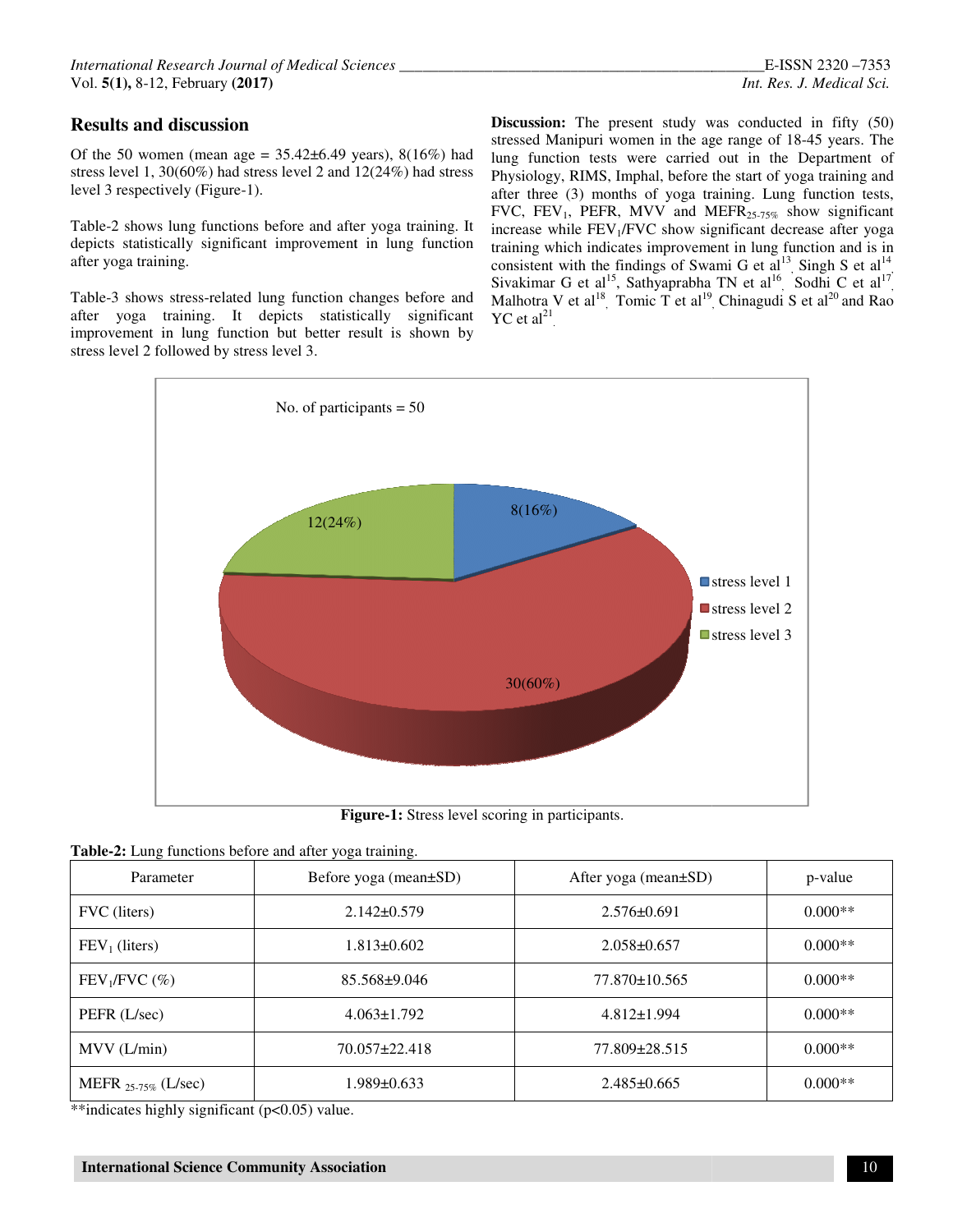| <b>Tests</b>           | Stress level                            | No. of cases | Before yoga | After yoga | Mean diff. | p-value   |
|------------------------|-----------------------------------------|--------------|-------------|------------|------------|-----------|
|                        |                                         |              | (mean) A    | (mean) B   | $(B-A)$    |           |
| FVC(L)                 |                                         | 8            | 2.119       | 2.660      | 0.541      | $0.001*$  |
|                        | 2                                       | 30           | 2.127       | 2.560      | 0.433      | $0.000**$ |
|                        | 3                                       | 12           | 2.194       | 2.562      | 0.368      | $0.000**$ |
| $FEV1$ (L)             |                                         | 8            | 1.661       | 1.934      | 0.273      | $0.002*$  |
|                        | 2                                       | 30           | 1.859       | 2.079      | 0.220      | $0.000**$ |
|                        | 3                                       | 12           | 1.801       | 2.091      | 0.290      | $0.000**$ |
| $FEV1/FVC$ (%)         |                                         | 8            | 83.404      | 74.071     | $-9.333$   | $0.000**$ |
|                        | 2                                       | 30           | 87.854      | 80.380     | $-7.475$   | $0.000**$ |
|                        | 3                                       | 12           | 81.293      | 74.128     | $-7.165$   | $0.000**$ |
| PEFR (L/sec)           |                                         | 8            | 3.566       | 2.266      | 0.700      | $0.003*$  |
|                        | 2                                       | 30           | 4.486       | 5.275      | 0.789      | $0.000**$ |
|                        | 3                                       | 12           | 3.335       | 4.018      | 0.683      | $0.005*$  |
| MV (L/min)             |                                         | 8            | 62.186      | 69.944     | 7.758      | $0.034*$  |
|                        | 2                                       | 30           | 70.079      | 77.766     | 7.687      | $0.000**$ |
|                        | 3                                       | 12           | 75.252      | 83.160     | 7.908      | $0.000**$ |
| MEFR 25-75%<br>(L/sec) |                                         | 8            | 1.566       | 2.005      | 0.439      | $0.001*$  |
|                        | 2                                       | 30           | 2.052       | 2.551      | 0.500      | $0.000**$ |
|                        | 3<br>$\cdot$ $\sim$<br>$-1.1.1$ $-1.1.$ | 12           | 2.114       | 2.642      | 0.528      | $0.000**$ |

**Table-3:** Stress-related lung function changes.

\*\*indicates highly significant and \*indicates significant (p<0.05) value.

### **Conclusion**

Result indicates improvement in lung function after yoga training more so in stress level 2 and 3 implicating the beneficial effect of yoga on lung function. Thus, it can be concluded that yoga have significant role in combating various forms of stress an individual might encounter in day-to-day life. Therefore, yoga can provide health benefits in one's life through its preventive as well as curative aspects.

## **References**

- **1.** Szabo S., Tache Y. and Somogyi A. (2012). The legacy of Hans Selye and the origins of stress research: A retrospective 75 years after his landmark brief "Letter" to the Editor of Nature. *Stress*, 15(5), 472-478.
- **2.** Raio C.M. and Phelps E.A. (2014). The influence of acute stress on the regulation of conditioned fear. *Neurobiology of Stress*, New York: Elsevier Inc., 1, 134-146.
- **3.** Tsukiyama N., Saida Y., Kakuda M., Shintani N., Hayata A., Morita Y., Tanida M., Tajiri M., Hazama K., Ogata K., Hashimoto H. and Baba A. (2011). PACAP centrally mediates emotional stress-induced corticosterone responses in mice. *Stress*, 14(4), 368-375.
- **4.** Kinser P.A. and Lyon D.E. (2014). A conceptual framework of stress vulnerability, depression, and health outcomes in women: potential uses in research on complementary therapies for depression. *Brain and Behavior*, 4(5), 665-674.
- **5.** Kupriyanov R. and Zhdanov R. (2014). The Eustress Concept: Problems and Outlooks. *World J Med Sci,* 11(2), 179-185.
- **6.** Balaji D.P.V. (2012). Stress and Yoga. *J Yoga Phys Ther,* 2(2), http://dx.doi.org/10.4172/2157-7595.1000109.
- **7.** McCall M.C. (2013). How Might Yoga Work? An Overview of Potential Underlying Mechanisms. *J Yoga Phys Ther,* 3(1), 1-6. http://dx.doi.org/10.4172/2157- 7595.1000130.
- **8.** Pignata S. and Winefield A.H. (2015). Stress-reduction Interventions in an Australian University: A case Study. Stress and Health, 31(1), 24-34.
- **9.** Field T., Diego M., Delgado J. and Medina L. (2012). Yoga and Social Support Reduce Prenatal Depression, Anxiety and Cortisol. *J Yoga Phys Ther,* 2(5), 1-5. http://dx.doi.org/10.4172/2157-7595.1000124.
- **10.** Jellesma F.C. (2013). Stress and Yoga in children. *J Yoga Phys Ther,* 3(3), 1-3. http://dx.doi.org/10.4172/2157- 7595.1000136.
- **11.** Surlan B. (2012). Universality of yoga knowledge. *International Scientific Yoga Journal*, 2(2), 224-233.
- **12.** Holmes T. and Rahe R. (1967). The social readjustment rating scale. *Journal of Psychosomatic Research*, 11(2), 213-218.
- **13.** Swami G., Singh S., Singh K.P. and Gupta M. (2009). Effect of yoga on pulmonary function tests of hypothyroid patients. *Indian J physiol Pharmacol*, 54(1), 51-56.
- **14.** Singh S., Soni R., Singh K.P. and Tandon O.P. (2012). Effect of yoga practices on pulmonary function tests including transfer factor of lung for carbon monoxide (TLCO) in asthma patients. *Indian J Physiol pharmacol*, 56(1), 63-68.